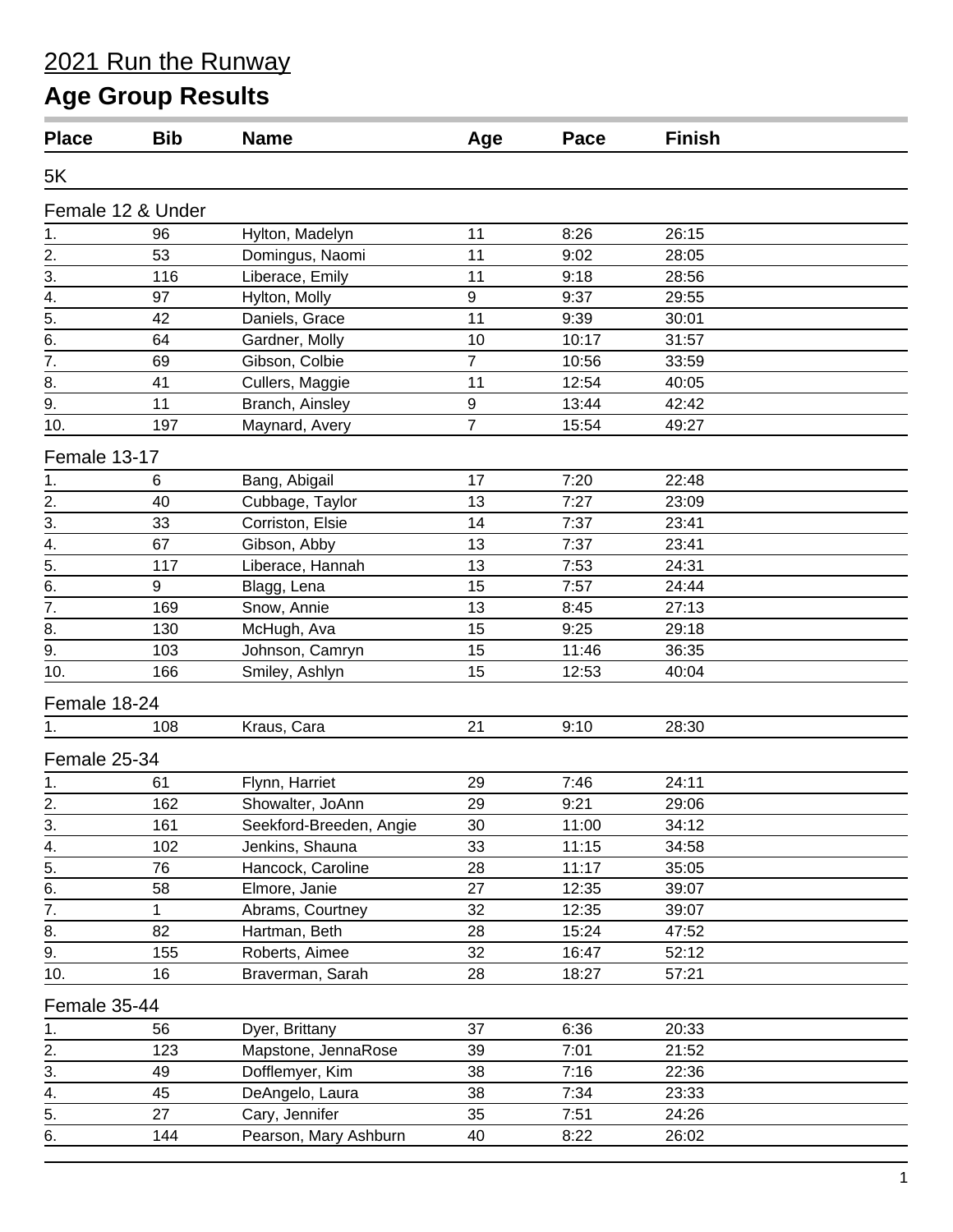## 2021 Run the Runway **Age Group Results**

| <b>Place</b>     | <b>Bib</b> | <b>Name</b>         | Age | Pace  | <b>Finish</b> |  |
|------------------|------------|---------------------|-----|-------|---------------|--|
| 7.               | 32         | Corriston, Amber    | 44  | 8:39  | 26:53         |  |
| $\overline{8}$ . | 38         | Creger, Lori        | 38  | 8:51  | 27:30         |  |
| 9.               | 48         | Dillard, Kara       | 40  | 9:04  | 28:12         |  |
| 10.              | 113        | Leopard, Jen        | 40  | 9:21  | 29:06         |  |
| 11.              | 59         | Eschenfelder, Tara  | 38  | 9:30  | 29:32         |  |
| 12.              | 95         | Hylton, Katie       | 39  | 9:38  | 29:58         |  |
| 13.              | 181        | van Leeuwen, Anne   | 41  | 9:40  | 30:04         |  |
| 14.              | 57         | Ellington, Allison  | 38  | 10:08 | 31:30         |  |
| 15.              | 184        | Walsh, Jennifer     | 41  | 10:10 | 31:37         |  |
| 16.              | 159        | Sandow, Laurie      | 40  | 10:32 | 32:45         |  |
| 17.              | 81         | Harner, Lillian     | 36  | 10:33 | 32:47         |  |
| 18.              | 154        | Ricks, Jenny        | 39  | 10:42 | 33:16         |  |
| 19.              | 70         | Gibson, Kristin     | 37  | 10:56 | 33:59         |  |
| 20.              | 157        | Robinson, Kimberly  | 38  | 10:58 | 34:07         |  |
| 21.              | 171        | Stewart, Angie      | 41  | 10:58 | 34:07         |  |
| 22.              | 54         | Domingus, Sarah     | 39  | 11:13 | 34:52         |  |
| 23.              | 143        | Orem, Sarah         | 38  | 11:37 | 36:06         |  |
| 24.              | 179        | Updike, Marian      | 36  | 11:57 | 37:09         |  |
| 25.              | 115        | Liberace, Amy       | 44  | 11:58 | 37:13         |  |
| 26.              | 63         | Gardner, Kristin    | 43  | 11:58 | 37:13         |  |
| 27.              | 24         | Butterfield, Kim    | 35  | 12:02 | 37:25         |  |
| 28.              | 71         | Golbeck, Frances    | 38  | 13:17 | 41:18         |  |
| 29.              | 13         | Branch, Emma        | 41  | 13:44 | 42:43         |  |
| 30.              | 193        | Wittig, Sara        | 43  | 14:33 | 45:15         |  |
| 31.              | 98         | Idewu, Roslyn       | 38  | 14:41 | 45:38         |  |
| 32.              | 188        | Whitley, Sarah      | 41  | 16:31 | 51:20         |  |
| 33.              | 174        | Sunde, Sarah        | 42  | 16:31 | 51:20         |  |
| 34.              | 43         | daniels, Lana       | 43  | 18:22 | 57:06         |  |
| 35.              | 84         | Heatwole, Lydia     | 36  | 18:47 | 58:25         |  |
| 36.              | 47         | Didawick, Jamie     | 36  | 18:55 | 58:49         |  |
| Female 45-54     |            |                     |     |       |               |  |
| 1.               | 29         | Church, Robin       | 50  | 8:26  | 26:15         |  |
| 2.               | 122        | Lowry, Carol        | 51  | 8:32  | 26:32         |  |
| 3.               | 5          | Baker, Jackie       | 45  | 9:05  | 28:14         |  |
| $\overline{4}$ . | 125        | Markham, Courtney   | 46  | 9:12  | 28:36         |  |
| $rac{5}{6}$      | 80         | Harlow, Renea       | 54  | 9:17  | 28:52         |  |
|                  | 109        | Krenz, Rita         | 48  | 10:20 | 32:09         |  |
| $\overline{7}$ . | 104        | Johnson, Elizabeth  | 46  | 10:37 | 33:02         |  |
| 8.               | 198        | Downey-Price, Angel | 50  | 11:00 | 34:12         |  |
| 9.               | 185        | Wampole, Amy        | 46  | 11:50 | 36:48         |  |
| 10.              | 21         | Burrows, Miriam     | 45  | 13:10 | 40:56         |  |
| 11.              | 112        | Leitzel, Stacey     | 53  | 13:12 | 41:02         |  |
| Female 55-64     |            |                     |     |       |               |  |
| 1.               | 79         | HANGER, SANDRA      | 63  | 8:52  | 27:36         |  |
| 2.               | 120        | Long, Cynthia       | 56  | 9:09  | 28:29         |  |
| $\frac{3}{2}$    | 165        | Shull, Lisa         | 58  | 9:30  | 29:33         |  |
|                  |            |                     |     |       |               |  |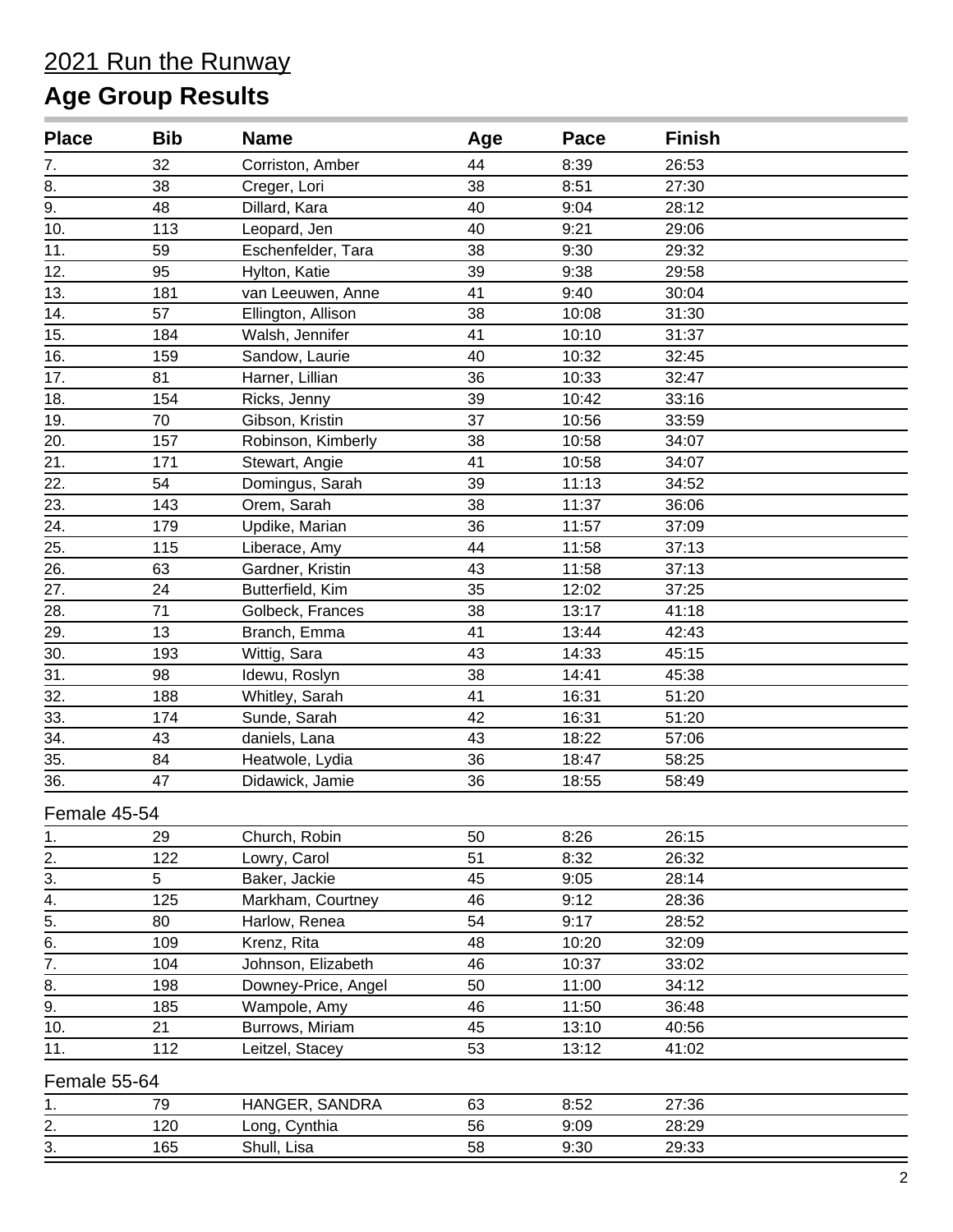## 2021 Run the Runway **Age Group Results**

| <b>Place</b>     | <b>Bib</b>     | <b>Name</b>          | Age              | Pace  | <b>Finish</b> |  |
|------------------|----------------|----------------------|------------------|-------|---------------|--|
| 4.               | 176            | Swayne, Nicky        | 55               | 14:02 | 43:39         |  |
| $\overline{5}$ . | 83             | Hartman, Tammy       | 56               | 15:24 | 47:52         |  |
| 6.               | 39             | Creger, Rhonda       | 64               | 18:38 | 57:55         |  |
| Female 65+       |                |                      |                  |       |               |  |
| $\mathbf 1$ .    | 146            | Polehla, Patricia    | 68               | 18:52 | 58:41         |  |
| 2.               | 119            | Livick, Martha       | 65               | 22:27 | 1:09:46       |  |
| 3.               | 74             | Greene, Linda        | 70               | 22:27 | 1:09:46       |  |
| Male 12 & Under  |                |                      |                  |       |               |  |
| 1.               | 135            | Mills, Camden        | 12               | 6:41  | 20:49         |  |
| 2.               | 128            | MCCRAY, PEYTON       | 12               | 6:45  | 21:00         |  |
| $\overline{3}$ . | 50             | Domingus, Asher      | $\boldsymbol{9}$ | 7:14  | 22:30         |  |
| $\overline{4}$ . | 110            | Langridge, Parker    | 12               | 7:32  | 23:25         |  |
| $\overline{5}$ . | 65             | Gardner, Reece       | 12               | 7:32  | 23:27         |  |
| 6.               | 153            | Renne, Sebastian     | $\boldsymbol{9}$ | 8:14  | 25:36         |  |
| $\overline{7}$ . | 183            | Walsh, Griffin       | $\overline{7}$   | 8:16  | 25:43         |  |
| 8.               | 35             | Crawford, Ethan      | 9                | 8:18  | 25:49         |  |
| 9.               | 133            | McRae, Aemon         | $\bf 8$          | 8:21  | 25:57         |  |
| 10.              | 90             | Hutchinson, Truitt   | 8                | 8:26  | 26:14         |  |
| 11.              | 89             | Hutchinson, Tmac     | 11               | 8:34  | 26:39         |  |
| 12.              | 36             | Crawford, Lucas      | 11               | 8:57  | 27:51         |  |
| 13.              | $\overline{4}$ | Aycock, Tom          | $\mathsf g$      | 10:03 | 31:17         |  |
| 14.              | 68             | Gibson, Brady        | 9                | 10:33 | 32:48         |  |
| 15.              | 52             | Domingus, Jonah      | $\overline{7}$   | 11:06 | 34:32         |  |
| 16.              | 55             | Domingus, Theo       | 5                | 11:13 | 34:51         |  |
| 17.              | 142            | Orem, Landon         | 8                | 11:36 | 36:05         |  |
| 18.              | 28             | Chamberlin, Nicholas | $\mathsf g$      | 12:39 | 39:19         |  |
| 19.              | 75             | Hall, Liam           | 11               | 13:17 | 41:19         |  |
| 20.              | 14             | Branch, Keaton       | 11               | 13:44 | 42:43         |  |
| 21.              | 20             | Burrows, Clark       | $\boldsymbol{9}$ | 14:19 | 44:32         |  |
| 22.              | 175            | Sutton, Abe          | 9                | 14:20 | 44:35         |  |
| 23.              | 156            | Roberts, Logan       | 7                | 16:47 | 52:11         |  |
| Male 13-17       |                |                      |                  |       |               |  |
| 1.               | 173            | Sullivan, Kylar      | 16               | 6:15  | 19:28         |  |
| 2.               | 93             | Hydrick, Blaine      | 17               | 6:41  | 20:47         |  |
| 3.               | 189            | Wiley, Drew          | 13               | 11:13 | 34:53         |  |
| Male 18-24       |                |                      |                  |       |               |  |
| $\mathbf 1$ .    | 145            | Plyler, Ben          | 22               | 5:26  | 16:56         |  |
| 2.               | 126            | Mason, Tucker        | 21               | 6:39  | 20:43         |  |
| 3.               | 164            | Shull, David         | 24               | 6:48  | 21:11         |  |
| $\overline{4}$ . | 30             | Church, Tyler        | 19               | 7:21  | 22:53         |  |
| $\overline{5}$ . | 191            | Williamson, TQ       | 19               | 8:49  | 27:24         |  |
| 6.               | 106            | Kipps, Sam           | 20               | 8:49  | 27:25         |  |
| $\overline{7}$ . | 186            | Wampole, Austin      | 20               | 11:48 | 36:42         |  |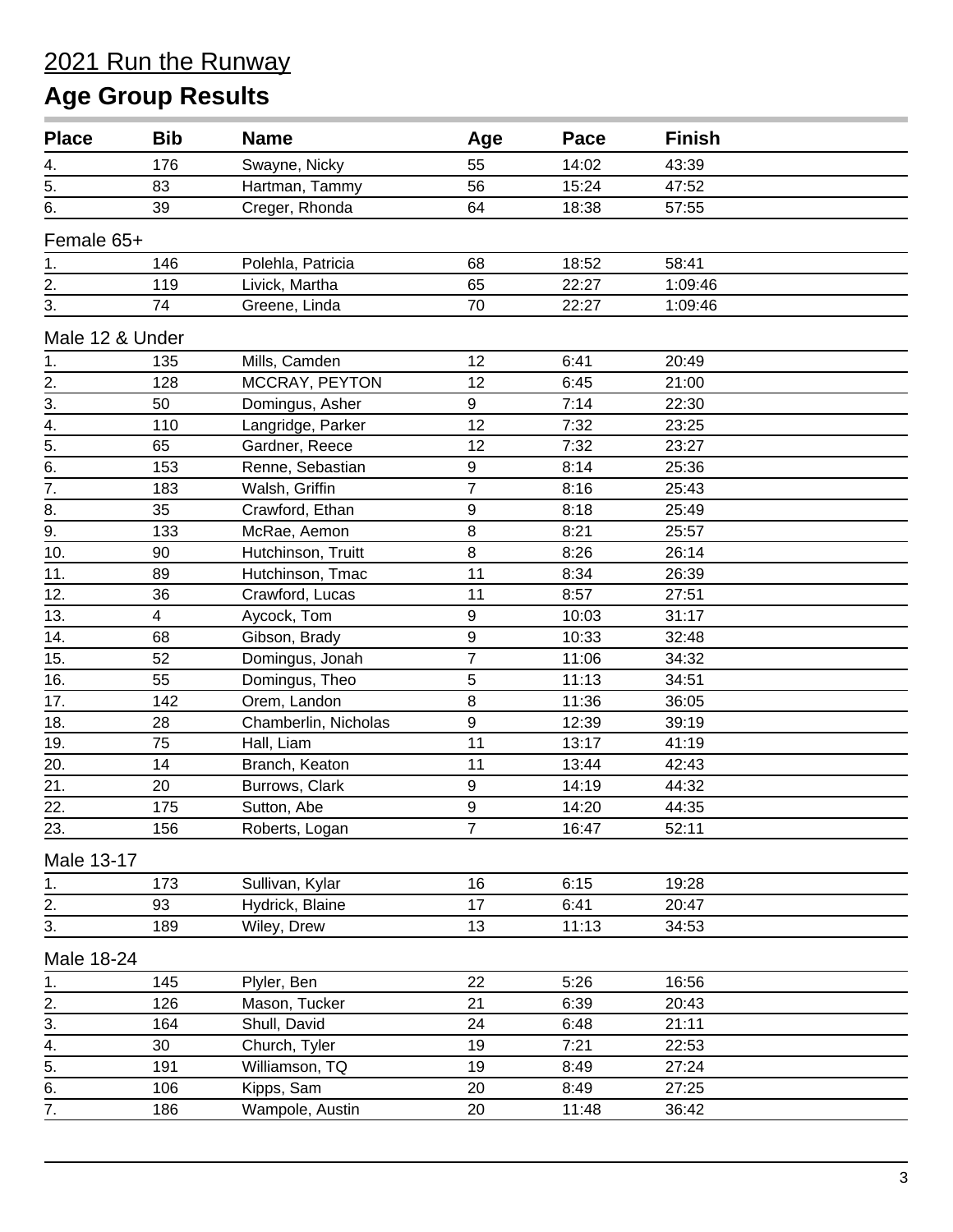## 2021 Run the Runway **Age Group Results**

| <b>Place</b>                           | <b>Bib</b>     | <b>Name</b>           | Age | Pace  | <b>Finish</b> |  |
|----------------------------------------|----------------|-----------------------|-----|-------|---------------|--|
| Male 25-34                             |                |                       |     |       |               |  |
| 1.                                     | 167            | Smith, Patrick        | 34  | 8:30  | 26:26         |  |
| $\overline{2}$ .                       | 62             | Frysinger, Robert     | 34  | 9:19  | 28:57         |  |
| 3.                                     | $\overline{2}$ | Abrams, Thomas        | 32  | 10:39 | 33:07         |  |
| 4.                                     | 15             | Braverman, Phillip    | 29  | 18:27 | 57:21         |  |
| Male 35-44                             |                |                       |     |       |               |  |
| $\frac{1}{ }$                          | 187            | Warren, Michael       | 44  | 6:18  | 19:35         |  |
|                                        | 94             | Hylton, Dan           | 42  | 6:34  | 20:26         |  |
| $\frac{2}{3}$ .<br>4.                  | 196            | McRae, Trafford       | 42  | 6:42  | 20:51         |  |
|                                        | 158            | Rogers, Scott         | 42  | 7:00  | 21:47         |  |
| $\overline{5}$ .                       | 51             | Domingus, Jeff        | 39  | 7:05  | 22:03         |  |
| $\overline{6}$ .                       | 60             | Eschenfelder, William | 39  | 7:10  | 22:17         |  |
| $\overline{7}$ .                       | 26             | Caricofe, Matthew     | 40  | 7:55  | 24:36         |  |
| 8.                                     | 114            | Leopard, Nathan       | 41  | 9:01  | 28:03         |  |
| 9.                                     | 23             | Butterfield, Evan     | 35  | 9:56  | 30:53         |  |
| 10.                                    | 140            | Oliver, Eugene        | 39  | 10:03 | 31:15         |  |
| 11.                                    | 182            | Walsh, Brad           | 40  | 11:17 | 35:05         |  |
| 12.                                    | 141            | Orem, Chris           | 38  | 11:36 | 36:05         |  |
| 13.                                    | 66             | GARDNER, Todd         | 43  | 12:27 | 38:43         |  |
| 14.                                    | 22             | Bush, William         | 39  | 13:28 | 41:52         |  |
| 15.                                    | 12             | Branch, Derrick       | 42  | 13:44 | 42:43         |  |
| 16.                                    | 150            | Rankin, Sean          | 37  | 14:09 | 44:01         |  |
| 17.                                    | 192            | Wittig, Mike          | 42  | 14:33 | 45:13         |  |
| 18.                                    | 99             | Idewu, Wakeel         | 40  | 14:41 | 45:38         |  |
| 19.                                    | 85             | Heatwole, Matthew     | 41  | 18:48 | 58:25         |  |
| 20.                                    | 46             | Didawick, Dustin      | 38  | 18:54 | 58:44         |  |
| Male 45-54                             |                |                       |     |       |               |  |
| 1.                                     | 107            | Kohler, Sam           | 51  | 7:17  | 22:39         |  |
| 2.                                     | 118            | Liberace, Val         | 46  | 7:53  | 24:31         |  |
|                                        | 131            | McHugh, Chris         | 49  | 9:20  | 29:03         |  |
| $\frac{3}{4}$                          | 178            | Updike, David         | 45  | 12:29 | 38:48         |  |
| $\overline{5}$ .                       | 170            | Snow, JR              | 45  | 12:54 | 40:06         |  |
| 6.                                     | 72             | Gonyer, Ken           | 53  | 15:17 | 47:32         |  |
| Male 55-64                             |                |                       |     |       |               |  |
|                                        | 8              | Barrett, Michael      | 63  | 8:28  | 26:21         |  |
| $\overline{\phantom{a}}$               | 100            | Irvin, Dave           | 59  | 8:43  | 27:07         |  |
|                                        | 195            | Swayne, Nick          | 60  | 9:28  | 29:28         |  |
|                                        | 127            | Maynard, Jim          | 63  | 10:23 | 32:17         |  |
|                                        | 34             | Cox, Ken              | 62  | 11:20 | 35:13         |  |
| $\frac{2.1}{3.4}$<br>$\frac{4.1}{5.6}$ | 163            | Shull, Brian          | 57  | 12:00 | 37:18         |  |
|                                        |                |                       |     |       |               |  |
| Male 65+                               |                |                       |     |       |               |  |
| 1.                                     | 121            | Lopez, Felix          | 68  | 7:29  | 23:16         |  |
| 2.                                     | 78             | Hanger, Bill          | 67  | 9:32  | 29:40         |  |
| 3.                                     | 37             | Creger, George        | 71  | 18:39 | 57:58         |  |